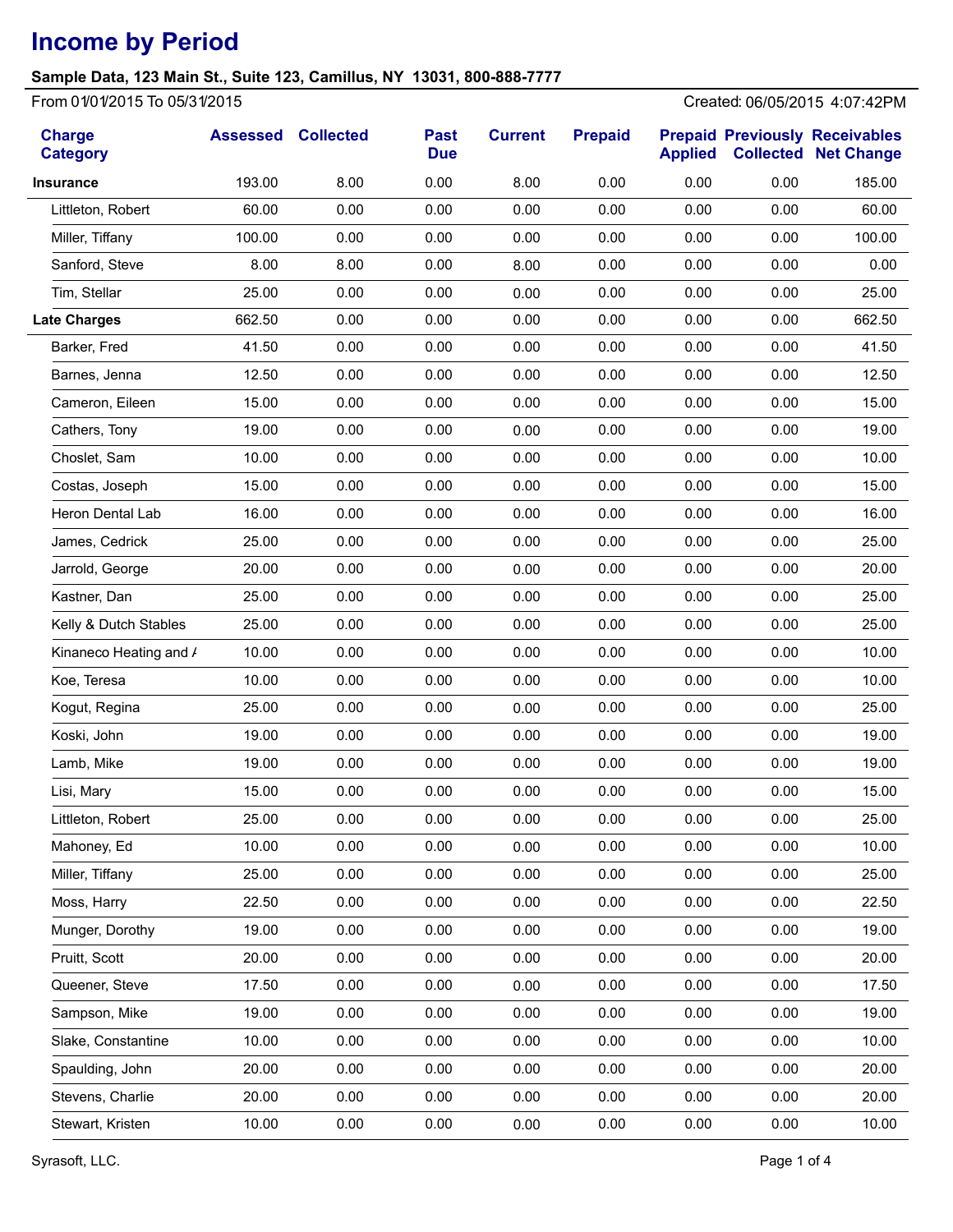## **Sample Data, 123 Main St., Suite 123, Camillus, NY 13031, 800-888-7777**

From 01/01/2015 To 05/31/2015 Created: 06/05/2015 4:07:42PM

| <b>Charge</b><br><b>Category</b> | <b>Assessed Collected</b> |         | <b>Past</b><br><b>Due</b> | <b>Current</b> | <b>Prepaid</b> | <b>Applied</b> |         | <b>Prepaid Previously Receivables</b><br><b>Collected Net Change</b> |
|----------------------------------|---------------------------|---------|---------------------------|----------------|----------------|----------------|---------|----------------------------------------------------------------------|
| <b>Late Charges</b>              | 662.50                    | 0.00    | 0.00                      | 0.00           | 0.00           | 0.00           | 0.00    | 662.50                                                               |
| <b>Stik Label Enterprises</b>    | 17.50                     | 0.00    | 0.00                      | 0.00           | 0.00           | 0.00           | 0.00    | 17.50                                                                |
| <b>Thompson Optometrists</b>     | 15.00                     | 0.00    | 0.00                      | 0.00           | 0.00           | 0.00           | 0.00    | 15.00                                                                |
| Tim, Stellar                     | 25.00                     | 0.00    | 0.00                      | 0.00           | 0.00           | 0.00           | 0.00    | 25.00                                                                |
| Todd, McKneely                   | 12.50                     | 0.00    | 0.00                      | 0.00           | 0.00           | 0.00           | 0.00    | 12.50                                                                |
| Tramutola, Tom                   | 21.00                     | 0.00    | 0.00                      | 0.00           | 0.00           | 0.00           | 0.00    | 21.00                                                                |
| Warner, Bruce                    | 19.00                     | 0.00    | 0.00                      | 0.00           | 0.00           | 0.00           | 0.00    | 19.00                                                                |
| Webster, Steve                   | 12.50                     | 0.00    | 0.00                      | 0.00           | 0.00           | 0.00           | 0.00    | 12.50                                                                |
| <b>Moving Charge</b>             | 50.00                     | 50.00   | 0.00                      | 50.00          | 0.00           | 0.00           | 0.00    | 0.00                                                                 |
| Baker, John                      | 25.00                     | 25.00   | 0.00                      | 25.00          | 0.00           | 0.00           | 0.00    | 0.00                                                                 |
| White, Dick                      | 25.00                     | 25.00   | 0.00                      | 25.00          | 0.00           | 0.00           | 0.00    | 0.00                                                                 |
| <b>Quarterly Promotion</b>       | (70.00)                   | (70.00) | 0.00                      | (70.00)        | 0.00           | 0.00           | 0.00    | 0.00                                                                 |
| White, Dick                      | (70.00)                   | (70.00) | 0.00                      | (70.00)        | 0.00           | 0.00           | 0.00    | 0.00                                                                 |
| Rent                             | 34631.01                  | 2446.17 | 0.00                      | 2412.67        | 33.50          | 0.00           | 7367.50 | 24850.84                                                             |
| Baker, John                      | 832.66                    | 372.66  | 0.00                      | 372.66         | 0.00           | 0.00           | 150.00  | 310.00                                                               |
| Barker, Fred                     | 1629.17                   | 0.00    | 0.00                      | 0.00           | 0.00           | 0.00           | 0.00    | 1629.17                                                              |
| Barnes, Jenna                    | 507.50                    | 0.00    | 0.00                      | 0.00           | 0.00           | 0.00           | 0.00    | 507.50                                                               |
| Cameron, Eileen                  | 500.00                    | 0.00    | 0.00                      | 0.00           | 0.00           | 0.00           | 0.00    | 500.00                                                               |
| Cathers, Tony                    | 700.00                    | 0.00    | 0.00                      | 0.00           | 0.00           | 0.00           | 0.00    | 700.00                                                               |
| Choslet, Sam                     | 250.00                    | 0.00    | 0.00                      | 0.00           | 0.00           | 0.00           | 0.00    | 250.00                                                               |
| Chris, Wells                     | 429.17                    | 179.17  | 0.00                      | 179.17         | 0.00           | 0.00           | 0.00    | 250.00                                                               |
| Costas, Joseph                   | 1500.00                   | 0.00    | 0.00                      | 0.00           | 0.00           | 0.00           | 1000.00 | 500.00                                                               |
| Daniels, Pat                     | 667.50                    | 33.50   | 0.00                      | 0.00           | 33.50          | 0.00           | 667.50  | 0.00                                                                 |
| Gails Real Estate L.P., I        | 300.00                    | 150.00  | 0.00                      | 150.00         | 0.00           | 0.00           | 150.00  | 0.00                                                                 |
| Heron Dental Lab                 | 550.00                    | 0.00    | 0.00                      | 0.00           | 0.00           | 0.00           | 110.00  | 440.00                                                               |
| James, Cedrick                   | 1000.00                   | 0.00    | 0.00                      | 0.00           | 0.00           | 0.00           | 0.00    | 1000.00                                                              |
| Jarrold, George                  | 750.00                    | 0.00    | 0.00                      | 0.00           | 0.00           | 0.00           | 150.00  | 600.00                                                               |
| Kastner, Dan                     | 1000.00                   | 0.00    | 0.00                      | 0.00           | 0.00           | 0.00           | 0.00    | 1000.00                                                              |
| Kelly & Dutch Stables            | 1000.00                   | 0.00    | 0.00                      | 0.00           | 0.00           | 0.00           | 0.00    | 1000.00                                                              |
| Kinaneco Heating and /           | 500.00                    | 0.00    | 0.00                      | 0.00           | 0.00           | 0.00           | 0.00    | 500.00                                                               |
| Koe, Teresa                      | 250.00                    | 0.00    | 0.00                      | 0.00           | 0.00           | 0.00           | 0.00    | 250.00                                                               |
| Kogut, Regina                    | 1000.00                   | 0.00    | 0.00                      | 0.00           | 0.00           | 0.00           | 0.00    | 1000.00                                                              |
| Koski, John                      | 700.00                    | 0.00    | 0.00                      | 0.00           | 0.00           | 0.00           | 0.00    | 700.00                                                               |
| Lamb, Mike                       | 700.00                    | 0.00    | 0.00                      | 0.00           | 0.00           | 0.00           | 140.00  | 560.00                                                               |
| Lisi, Mary                       | 500.00                    | 0.00    | 0.00                      | 0.00           | 0.00           | 0.00           | 0.00    | 500.00                                                               |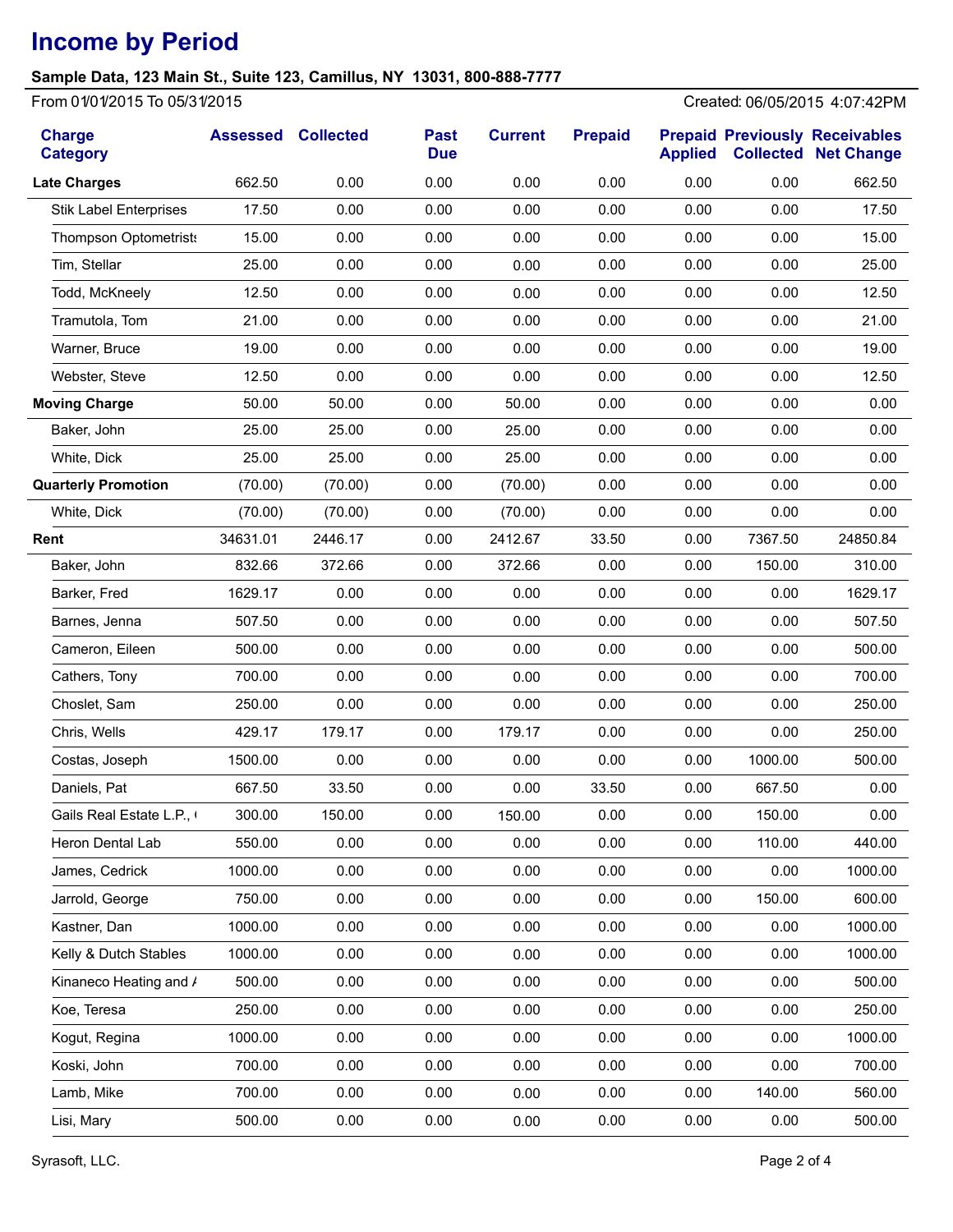## **Sample Data, 123 Main St., Suite 123, Camillus, NY 13031, 800-888-7777**

From 01/01/2015 To 05/31/2015 Created: 06/05/2015 4:07:42PM

| <b>Charge</b><br><b>Category</b> | <b>Assessed Collected</b> |         | <b>Past</b><br><b>Due</b> | <b>Current</b> | <b>Prepaid</b> | <b>Applied</b> |         | <b>Prepaid Previously Receivables</b><br><b>Collected Net Change</b> |
|----------------------------------|---------------------------|---------|---------------------------|----------------|----------------|----------------|---------|----------------------------------------------------------------------|
| Rent                             | 34631.01                  | 2446.17 | 0.00                      | 2412.67        | 33.50          | 0.00           | 7367.50 | 24850.84                                                             |
| Littleton, Robert                | 800.00                    | 0.00    | 0.00                      | 0.00           | 0.00           | 0.00           | 0.00    | 800.00                                                               |
| Macintosh, Bernard               | 750.00                    | 0.00    | 0.00                      | 0.00           | 0.00           | 0.00           | 750.00  | 0.00                                                                 |
| Mahoney, Ed                      | 250.00                    | 0.00    | 0.00                      | 0.00           | 0.00           | 0.00           | 0.00    | 250.00                                                               |
| Masters, Heather                 | 750.00                    | 0.00    | 0.00                      | 0.00           | 0.00           | 0.00           | 750.00  | 0.00                                                                 |
| Miller, Tiffany                  | 1000.00                   | 0.00    | 0.00                      | 0.00           | 0.00           | 0.00           | 0.00    | 1000.00                                                              |
| Moss, Harry                      | 875.00                    | 0.00    | 0.00                      | 0.00           | 0.00           | 0.00           | 175.00  | 700.00                                                               |
| Mullet, Debbie                   | 215.00                    | 115.00  | 0.00                      | 115.00         | 0.00           | 0.00           | 100.00  | 0.00                                                                 |
| Munger, Dorothy                  | 840.00                    | 280.00  | 0.00                      | 280.00         | 0.00           | 0.00           | 0.00    | 560.00                                                               |
| Myers, Jody                      | 140.00                    | 140.00  | 0.00                      | 140.00         | 0.00           | 0.00           | 0.00    | 0.00                                                                 |
| <b>Piemonte Tires</b>            | 750.00                    | 0.00    | 0.00                      | 0.00           | 0.00           | 0.00           | 750.00  | 0.00                                                                 |
| Pruitt, Scott                    | 750.00                    | 0.00    | 0.00                      | 0.00           | 0.00           | 0.00           | 0.00    | 750.00                                                               |
| Queener, Steve                   | 625.00                    | 0.00    | 0.00                      | 0.00           | 0.00           | 0.00           | 0.00    | 625.00                                                               |
| Rath, Russell                    | 300.00                    | 150.00  | 0.00                      | 150.00         | 0.00           | 0.00           | 150.00  | 0.00                                                                 |
| Sam, Stark                       | 450.00                    | 75.00   | 0.00                      | 75.00          | 0.00           | 0.00           | 0.00    | 375.00                                                               |
| Sampson, Mike                    | 700.00                    | 0.00    | 0.00                      | 0.00           | 0.00           | 0.00           | 140.00  | 560.00                                                               |
| Sanders, LoriAnn                 | 200.00                    | 100.00  | 0.00                      | 100.00         | 0.00           | 0.00           | 100.00  | 0.00                                                                 |
| Sanford, Steve                   | 200.00                    | 200.00  | 0.00                      | 200.00         | 0.00           | 0.00           | 0.00    | 0.00                                                                 |
| Slake, Constantine               | 250.00                    | 0.00    | 0.00                      | 0.00           | 0.00           | 0.00           | 50.00   | 200.00                                                               |
| Spaulding, John                  | 750.00                    | 0.00    | 0.00                      | 0.00           | 0.00           | 0.00           | 150.00  | 600.00                                                               |
| Stacy, Jeanette                  | 1020.00                   | 0.00    | 0.00                      | 0.00           | 0.00           | 0.00           | 510.00  | 510.00                                                               |
| Stevens, Charlie                 | 750.00                    | 0.00    | 0.00                      | 0.00           | 0.00           | 0.00           | 150.00  | 600.00                                                               |
| Stewart, Kristen                 | 250.00                    | 0.00    | 0.00                      | 0.00           | 0.00           | 0.00           | 50.00   | 200.00                                                               |
| <b>Stik Label Enterprises</b>    | 625.00                    | 0.00    | 0.00                      | 0.00           | 0.00           | 0.00           | 125.00  | 500.00                                                               |
| <b>Syracuse University</b>       | 875.00                    | 0.00    | 0.00                      | 0.00           | 0.00           | 0.00           | 875.00  | 0.00                                                                 |
| <b>Thompson Optometrists</b>     | 500.00                    | 0.00    | 0.00                      | 0.00           | 0.00           | 0.00           | 100.00  | 400.00                                                               |
| Tim, Stellar                     | 1000.00                   | 0.00    | 0.00                      | 0.00           | 0.00           | 0.00           | 0.00    | 1000.00                                                              |
| Todd, McKneely                   | 429.17                    | 0.00    | 0.00                      | 0.00           | 0.00           | 0.00           | 0.00    | 429.17                                                               |
| Tramutola, Tom                   | 800.00                    | 0.00    | 0.00                      | 0.00           | 0.00           | 0.00           | 0.00    | 800.00                                                               |
| Warner, Bruce                    | 700.00                    | 0.00    | 0.00                      | 0.00           | 0.00           | 0.00           | 0.00    | 700.00                                                               |
| Webster, Steve                   | 375.00                    | 0.00    | 0.00                      | 0.00           | 0.00           | 0.00           | 75.00   | 300.00                                                               |
| Whalen, Greg                     | 585.84                    | 210.84  | 0.00                      | 210.84         | 0.00           | 0.00           | 0.00    | 375.00                                                               |
| White, Dick                      | 700.00                    | 280.00  | 0.00                      | 280.00         | 0.00           | 0.00           | 0.00    | 420.00                                                               |
| White, Mike                      | 160.00                    | 160.00  | 0.00                      | 160.00         | 0.00           | 0.00           | 0.00    | 0.00                                                                 |
| <b>Rental Deposit</b>            | 300.00                    | 150.00  | 0.00                      | 150.00         | 0.00           | 0.00           | 0.00    | 150.00                                                               |

Syrasoft, LLC. Page 3 of 4